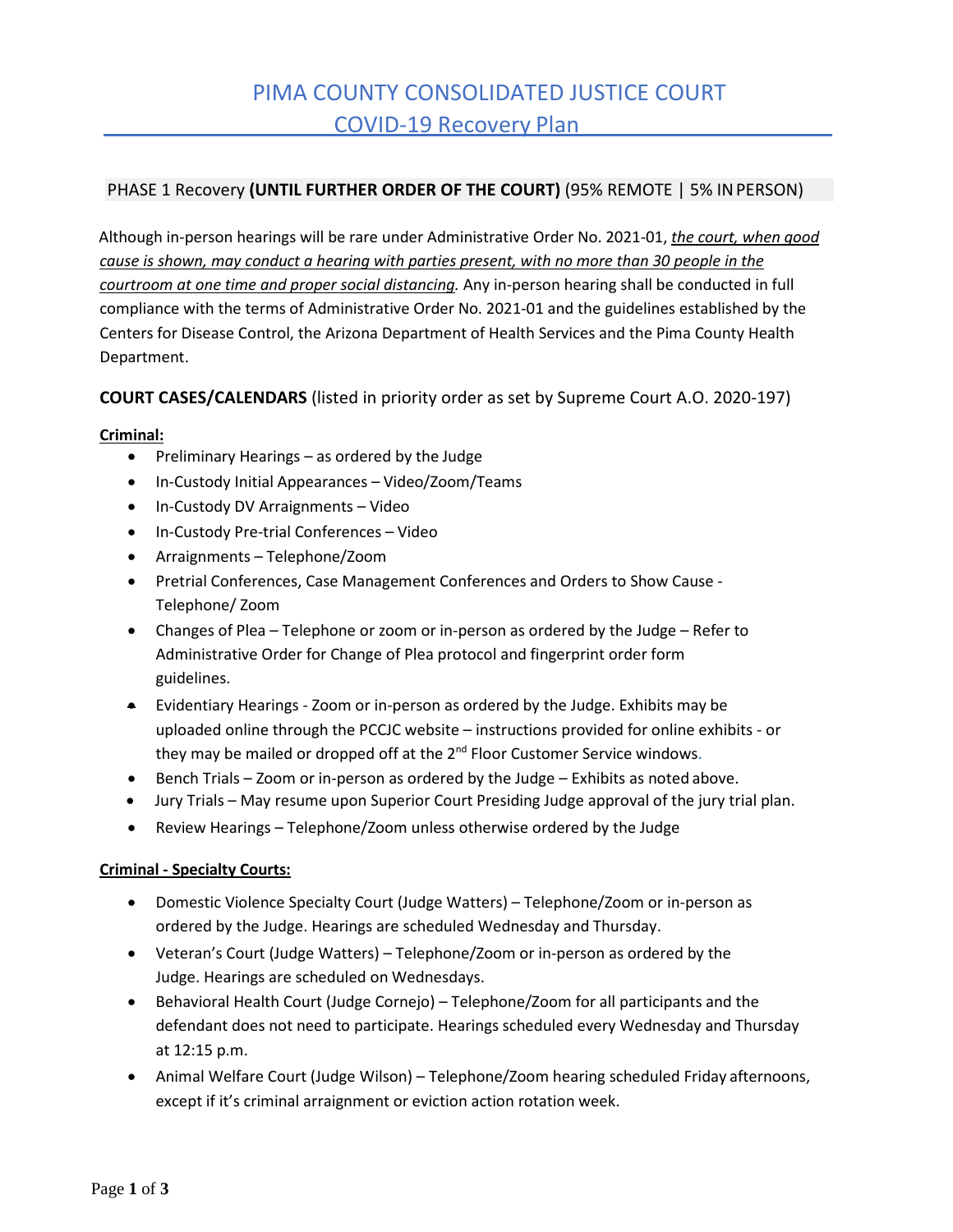- Homeless Court (Judge Pesquiera) Telephone/Zoom
- Consolidated Misdemeanor Problem Solving Court (CMPS) (Judge Shetter TCC) Telephone hearings held on Friday at 12:30 p.m.

## **Criminal – Other:** TBD

## **Residential Evictions**:

(For all categories, if defendant lacks access to technology, the judge may order an in-person hearing.)

- Material and Irreparable Breach (Immediate) Telephone/Zoom
- Non-payment of Rent Telephone/Zoom
- Material non-compliance affecting Health & Safety Telephone/Zoom
- Material non-compliance Telephone/Zoom

Note: Non-residential eviction (commercial) not a priority within this category.

## **Civil Traffic:**

- Arraignments Telephone/Zoom
- Walk-In's Telephone/Zoom
- Hearings Telephone/Zoom

## **Civil:**

- Protective Orders (Ex parte and Contested) Telephone/Zoom or in-person as ordered by the Judge.
- Regular Civil Telephone/Zoom:
	- Orders to Show Cause, Defaults, Bonds, Supplemental Proceedings, and Garnishments – Telephone/Zoom. Calendared on the Eviction Judge Rotation Calendar.
	- Civil Hearings Telephone/Zoom or in-person as ordered by the Judge. Calendared on the assigned Judge's Calendar.
- Small Claims Hearings Telephone/Zoom

# **COURT ACCESS**

Courts webpage [\(www.jp.pima.gov\)](http://www.jp.pima.gov/) has many online services available.

Call Center staff are available Monday through Friday from 8:00 a.m. to 5:00 p.m. to assist callers.

Main Lobby on the  $1<sup>st</sup>$  Floor – Open with limited customer service assistance but public will be directed to the second floor for additional assistance, if necessary (limited occupancy to 15). Forms and payment drop off are also available.

Customer Service Windows on the  $2^{nd}$  Floor – Open, with occupancy limited to 15 which is monitored by Court Security: civil filings for individual or bulk filers, payments accepted, protective order services, law enforcement and county attorney drop off and pick up. Civil traffic walk-ins are available via zoom or telephone.